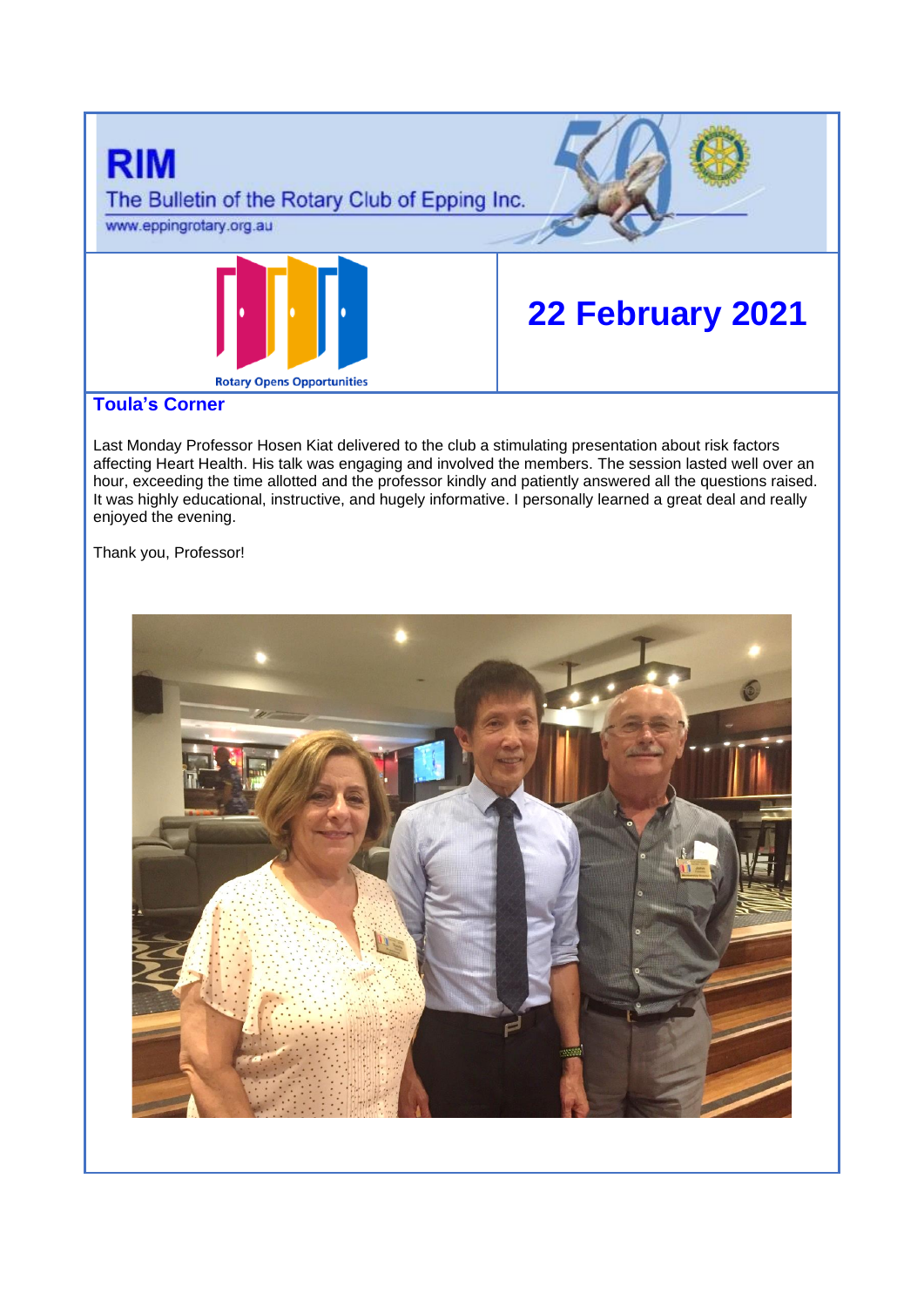| <b>What's coming up</b>               |               |                                                                                                                    |
|---------------------------------------|---------------|--------------------------------------------------------------------------------------------------------------------|
| <b>Rotary Club of Epping</b>          |               |                                                                                                                    |
| <b>Monday Night Program 2020-2021</b> |               |                                                                                                                    |
| Date                                  | Venue         | <b>Speaker</b>                                                                                                     |
| Monday, 1 March 2021                  | Hotel, Epping | <b>AGM</b><br>Lesley Bradshaw, COVID Vaccination                                                                   |
| Sunday, 7 March 2021                  |               | <b>CLEANUP AUSTRALIA DAY</b>                                                                                       |
| Monday, 8 March 2021                  | Hotel, Epping | Senior Constables Julie Lewis and<br>Shane Carne, Crime Prevention Officers<br>lat the<br>Ryde Police Area Command |
| Saturday, 13 March 2021               | Online        | <b>DISTRICT CONFERENCE</b>                                                                                         |
| Sunday, 14 March 2021                 | Online        | <b>DISTRICT CONFERENCE</b>                                                                                         |
| Monday, 15 March 2021                 | Club, Epping  | Pride of Workmanship                                                                                               |

## **Next Monday**

# **COVID 19 Vaccine**

With the greatest immunisation program in Australia and the world being rolled out, it is timely to ask the questions such as '*what is a vaccine'*, '*how does it affect my body', 'what is efficacy' 'what is herd immunity'* and *'why it is important to vaccinate'.*

On Monday we look forward to hearing from Dr. Lesley Bradshaw who has taken upon herself to research the topic of the COVID-19 vaccine and present it in a layman's terms to help us navigate difficult decisions. After her presentation, you will have the opportunity to ask questions.

### **Join us at the pub 6:00 for 6:30 start**

## **Announcement – Good News**

**When we meet at the pub, you no longer have to carry your drinks down the stairs. The bar in our meeting area will be open from 6:00 to 6:30.** 

## **Upcoming Events and Some News from Bruce**

### **Special Coming Events**

The following are special events which will be held at The Epping Club.

**March 15**. Pride of Workmanship. Alex will forward details.

**April 12**. Celebrating Di Walker.

Di the only member who has been associated with our Club since it charted in 1962. Both her father and late husband have been Presidents.

See me if wanting to help organise this special night.

**May 17**. Ikebukuro Celebration of 50 Years.

This is a unique achievement and honour. Graham Stephens, Narelle and myself have begun organisation but others are most welcome to join us. Please see me.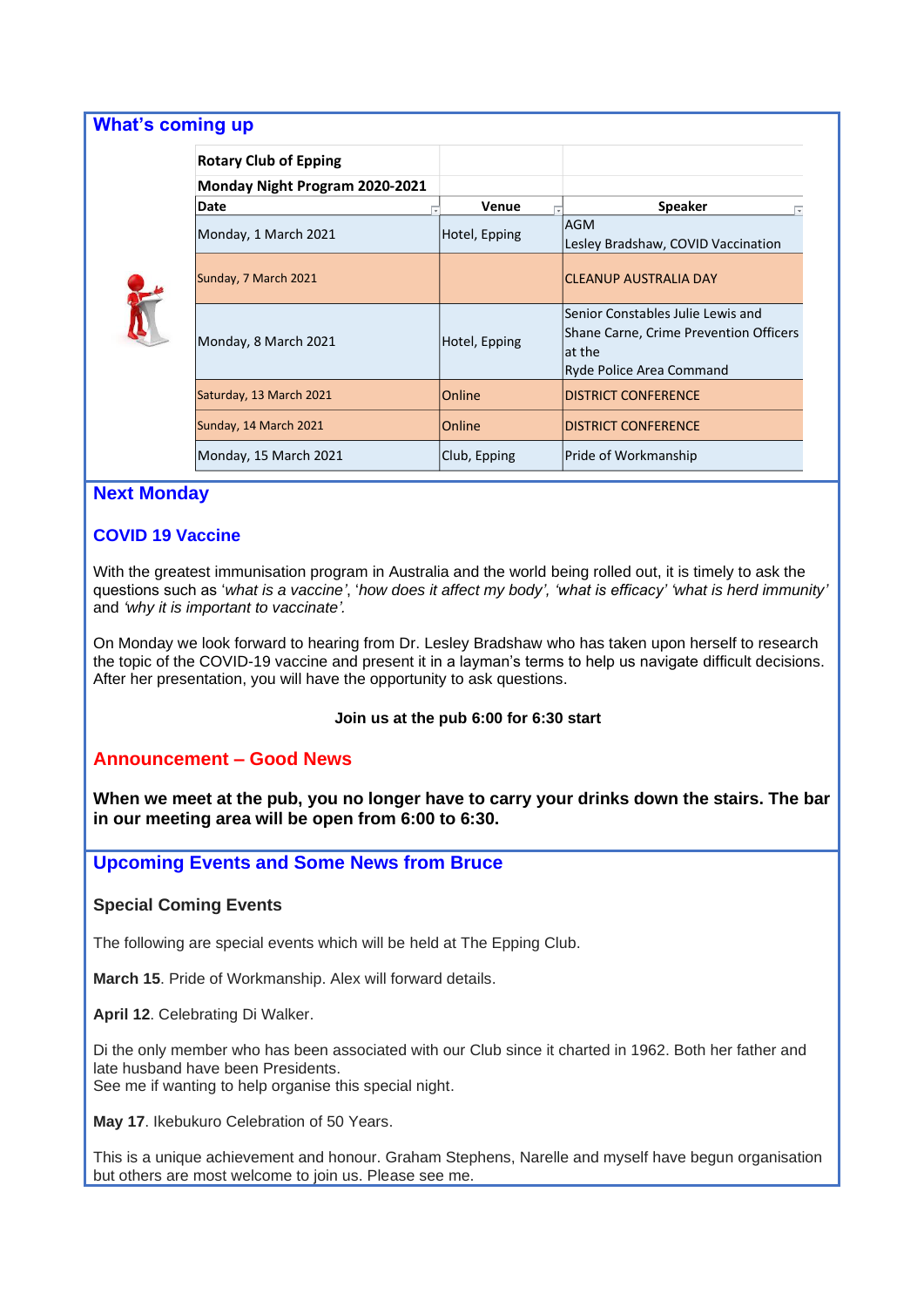# **Congratulations and Thanks to Toula and Narelle**

As an AG I've seen joint Presidents work very successfully and I have no doubts this will work very successfully. The Club is in excellent hands.

## **Wine Update**

Getting close to completing sales of our 77 dozen so contact me ASAP if wanting some of the remaining wines.

We have 6 bottles of SSB, 15 bottles of Rose, 7 dozen Shiraz and 5 dozen Semillon.

#### **Bruce**

## **Continuing Help Needed for CCA**

## **Epping Rotary Makes a Difference**

The sad reality is that the suffering of people in need is not extinguished by our Club's very generous response to the CCA Christmas Hamper Appeal. Christmas or New Year. Nor is it confined to places outside Epping/Eastwood.

Rotarians are people who at some time or another, have all asked how we can influence the world in a positive way. We would not have joined an organisation such as Rotary if this were not the case. So how about this for a Late New Year's Resolution or Challenge:

For the next four weeks, every time you go shopping for groceries, add one extra item (non-perishable) to your basket. Put it to one side when you get home and when you have enough to fill a shopping bag, take it down to Eastwood CCA. Or you can give it to me at Rotary if you are unable to deliver it yourself.

### **Trevor McAlister (coordinator)**

**Rotary walks - Trevor's Passion**

### **Rotary Walkers Still Walking**

So why not join us? Yes, some of us have trodden these paths before. Many times. But what better way is there of keeping fit while enjoying the great Aussi. outdoors? Come along and meet your fellow Rotarians. Share some laughter and finish it off with a cool drink or cappuccino at the North Epping Village. For those who prefer their cold drinks and cappuccinos without the walk, come join us in the village at 9.45 – 10am.

#### **We meet at North Epping Bowling Club every Thursday morning at 8.00am.**

### **A Hidden Sydney Walk Rotary**

All Epping Rotary Club Members and their families and friends are invited to join me as we walk through a couple of Sydney's lesser-known suburbs: Chippendale and Surry Hills. Along the way we will catch a glimpse of what is left of empires of Kate Leigh and Tilly Devine. We look at buildings of notoriety such as Darlinghurst Police Station, the Court House and the Gaol and hear some of the stories of how they came to be that way. We will see some of Sydney's remaining townhouse mews, the first (underground) public urinal and some hidden streets which are simply delightful. We will stop for lunch at the farmers' market in the Fitzroy Gardens (Macleay Street). Kings Cross Station is 10 minutes easy stroll from there. Bring sandwiches or you can buy from the market or nearby shops.

### **WHEN: Saturday, 20th March**

**MEETING ARRANGEMNTS:** Meet outside the information kiosk in front of platforms 5-6 on Central Station at 9.15am. The walk will go ahead irrespective of the weather.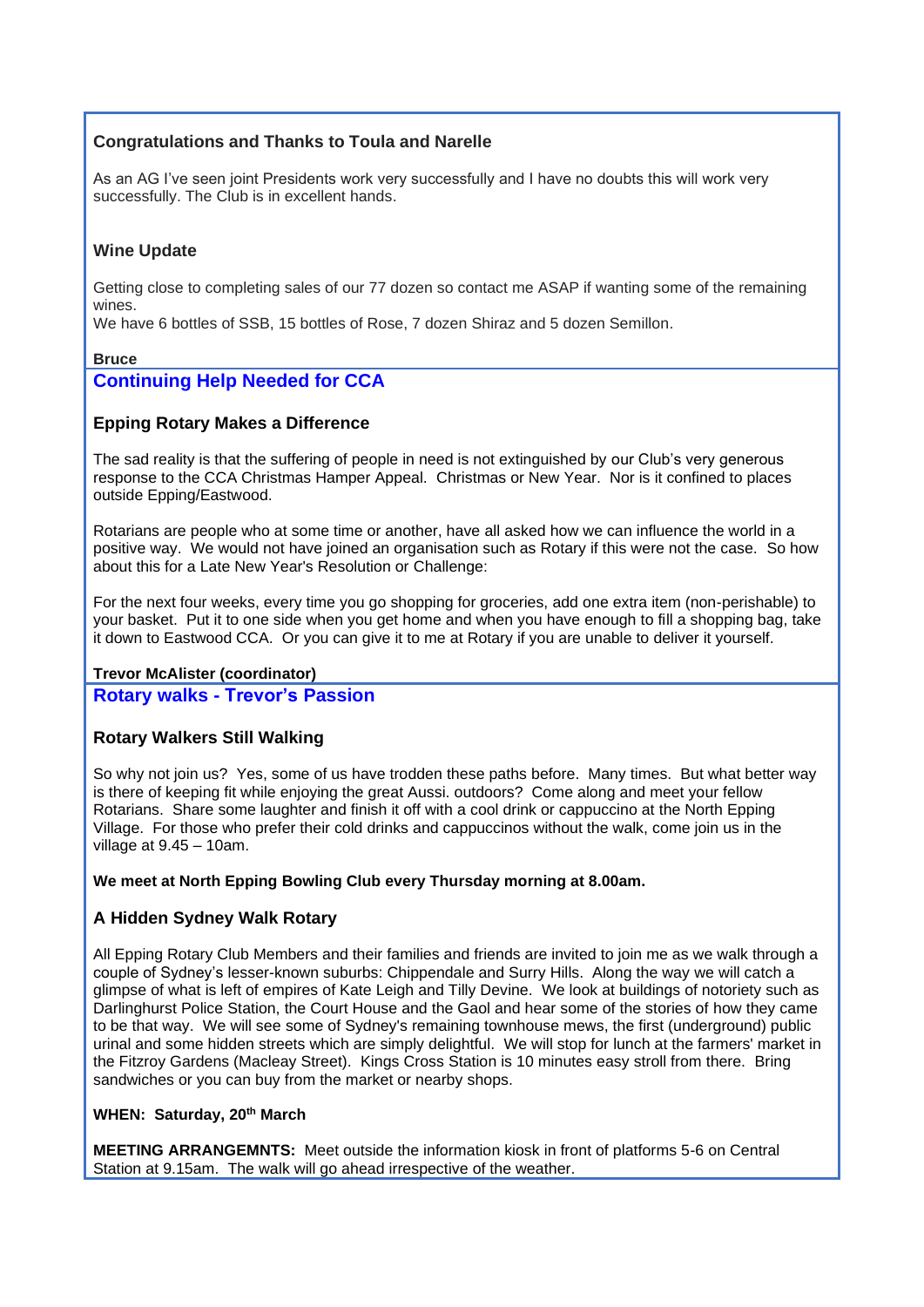**FOR FURTHE INFORMATION:** Contact Trevor McAlister. Please text 0449 126 896 or Email [temcalister@optusnet.com.au](mailto:temcalister@optusnet.com.au)



**Trevor**

# **A Rotary Weekend in The Blue Mountains**

The response to the proposal for a Rotarians' weekend away in the Blue Mountains has been enthusiastic to say the least. As a result, I have booked 18 beds or 9 rooms (all twins) at the Redleaf Resort at Blackheath at \$165. However please note that the date has been changed from the one given at our last meeting. It is now Saturday, 3rd and Sunday 4<sup>th</sup> July.

The program is not inflexible but here is a plan:

### **Saturday 3rd July.**

Drive to Lapstone (50 minutes from Epping).

Walk the 1891 railway to the tunnel entrance. Walk the spurline of 1910 and explore the 1867 Zig Zag with its spectacular Viaduct. See the personal railway station of MP Lucasville. Lunch in Glenbrook Park or local cafe. This walk has many alternatives and is suitable for people of all levels of fitness. Since we are following the railway cuttings, the grade is near enough to flat. Walking time: morning 40 minutes return, afternoon 60 minutes return. There are harder extensions for those who wish. Drive to Blackheath. (50 minutes between Glenbrook and Blackheath)

Dinner at a restaurant to be selected.

Overnight Redleaf Resort Blackheath.

### **Sunday 4th July.**

#### Breakfast in Blackheath

Drive to Leura exit and turn left (north). Drive along the Mount Hay Road for 8km to Fortress Ridge Fire Trail. Walk 60 minutes return to magnificent views overlooking Govett Gorge. This is a rarely visited viewpoint and one of the most spectacular in the Blue Mountains. The walk is on fire trails and does include one short uphill section of no greater difficulty that the Step Track in Lane Cove National Park. Many will know of the Step Track. There is the option of a harder extension  $(2 - 3$  hours return) to nearby Lockley Pylon which follows a bush track as opposed to a fire trail. This offers a more extensive view and is just wonderful on a fine day.

Lunch in Leura or Wentworth Falls. Return home.

The two walks described above are chosen for their historical interest and beauty. They are not generally well known and there are no creek crossings or muddy sections. They are short with optional harder extensions for those who wish.

There will be ample time for people to do their own thing and explore the region. There are many fine Antique Shops, Bookshops, Cafes and Galleries in the area for those who don't want to walk or as an option should the weather turn nasty. Shorter walks such as those originating from the bottom of the Scenic Railway to Katoomba Falls (20 minutes ret.) or the pavement walk from the Three Sisters around the top of the escarpment towards Leura Falls (60 minutes max) are available.

I will start accepting bookings on a first come, first served basis and we will see how it works out. Final numbers are required by 19<sup>th</sup> June and non-refundable payment is required by 26<sup>th</sup> June.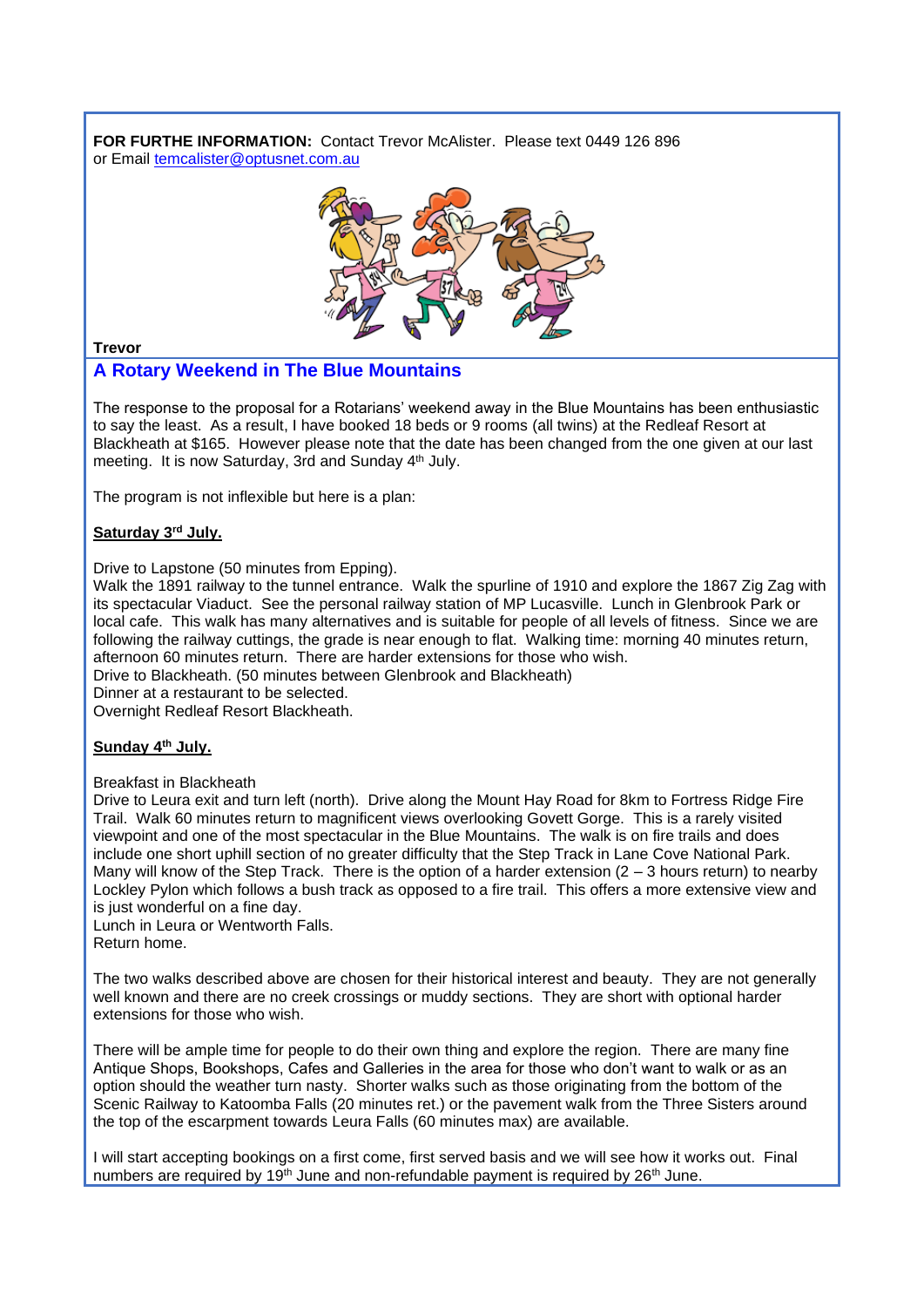For further details, please text or phone me on 0449 126 896 or Email [temcalister@optusnet.com.au](mailto:temcalister@optusnet.com.au)

#### **Trevor**

# **A Message from our District Governor, David Clark**

Dear Rotarians and friends,

I am asking you to **PLEASE register** for the District 9685 Conference 2021.

Why you ask? Do I need to register because I'm going to a club showing, or to someone's house to view the event?

Well, the reason is simple. The District Conference is a mandatory part of the District Governors responsibilities and we have to give a report to RI on the success of the event. It is costing a large amount of money for us to put this very professional event on for you all to view, and it will be sent out to every Rotarian in the District **FREE** of charge, (whether you register or not), but it would be nice to know just how many people intend to view the program either on the day or later. We also need to ensure that we have a guide to numbers to ensure that there is enough capacity in the broadcasts for both days so that all can view the broadcasts.

The only way we can do that is by registrations. For example, we won't know if 20 people show up at an RSL Club to watch it on the day. All registrants will receive the Conference links, a copy of the full program and a name tag which can be used for group events. See below for more information and the Registration link. **So please register today.** 

## **Our virtual Annual Conference 2021 is being held on Saturday, 13th March - Keynote speakers and top 10 Club videos,**



**and Sunday, 14th March - House of Friendship and all of the Club videos.**

**[CONFERENCE PROGRAM](https://apac01.safelinks.protection.outlook.com/?url=https%3A%2F%2Fportal.clubrunner.ca%2F50081%2FDocuments%2Fen-au%2Fa2164ca3-8621-4e1c-8565-86f79f8055f6%2F1%2F&data=04%7C01%7C%7C50fa8a830305450b089408d8d6c60708%7C84df9e7fe9f640afb435aaaaaaaaaaaa%7C1%7C0%7C637495493294566663%7CUnknown%7CTWFpbGZsb3d8eyJWIjoiMC4wLjAwMDAiLCJQIjoiV2luMzIiLCJBTiI6Ik1haWwiLCJXVCI6Mn0%3D%7C1000&sdata=rkMtx5s6fSeTlIqnho3WSCL7D3QFjnYJiYwFv0nqjVo%3D&reserved=0) (for Saturday. More details to follow) [CONFERENCE WEBSITE](https://apac01.safelinks.protection.outlook.com/?url=https%3A%2F%2Fwww.district9685conference2021.com%2F&data=04%7C01%7C%7C50fa8a830305450b089408d8d6c60708%7C84df9e7fe9f640afb435aaaaaaaaaaaa%7C1%7C0%7C637495493294576656%7CUnknown%7CTWFpbGZsb3d8eyJWIjoiMC4wLjAwMDAiLCJQIjoiV2luMzIiLCJBTiI6Ik1haWwiLCJXVCI6Mn0%3D%7C1000&sdata=mr3uEgvM80UWnp%2Bges8SJlAlzq8DH9G%2FF58XjtHWev0%3D&reserved=0) [REGISTER HERE](https://apac01.safelinks.protection.outlook.com/?url=https%3A%2F%2Fwww.crsadmin.com%2FEventPortal%2FRegistrations%2FPublicFill%2FEventPublicFill.aspx%3Fevtid%3Dd3656b40-52ee-4293-9942-b19d6df5956f&data=04%7C01%7C%7C50fa8a830305450b089408d8d6c60708%7C84df9e7fe9f640afb435aaaaaaaaaaaa%7C1%7C0%7C637495493294586651%7CUnknown%7CTWFpbGZsb3d8eyJWIjoiMC4wLjAwMDAiLCJQIjoiV2luMzIiLCJBTiI6Ik1haWwiLCJXVCI6Mn0%3D%7C1000&sdata=IXriUvHCuQSndtcVBfYVHsmnnS0TbDoudyopOmyM6TQ%3D&reserved=0)**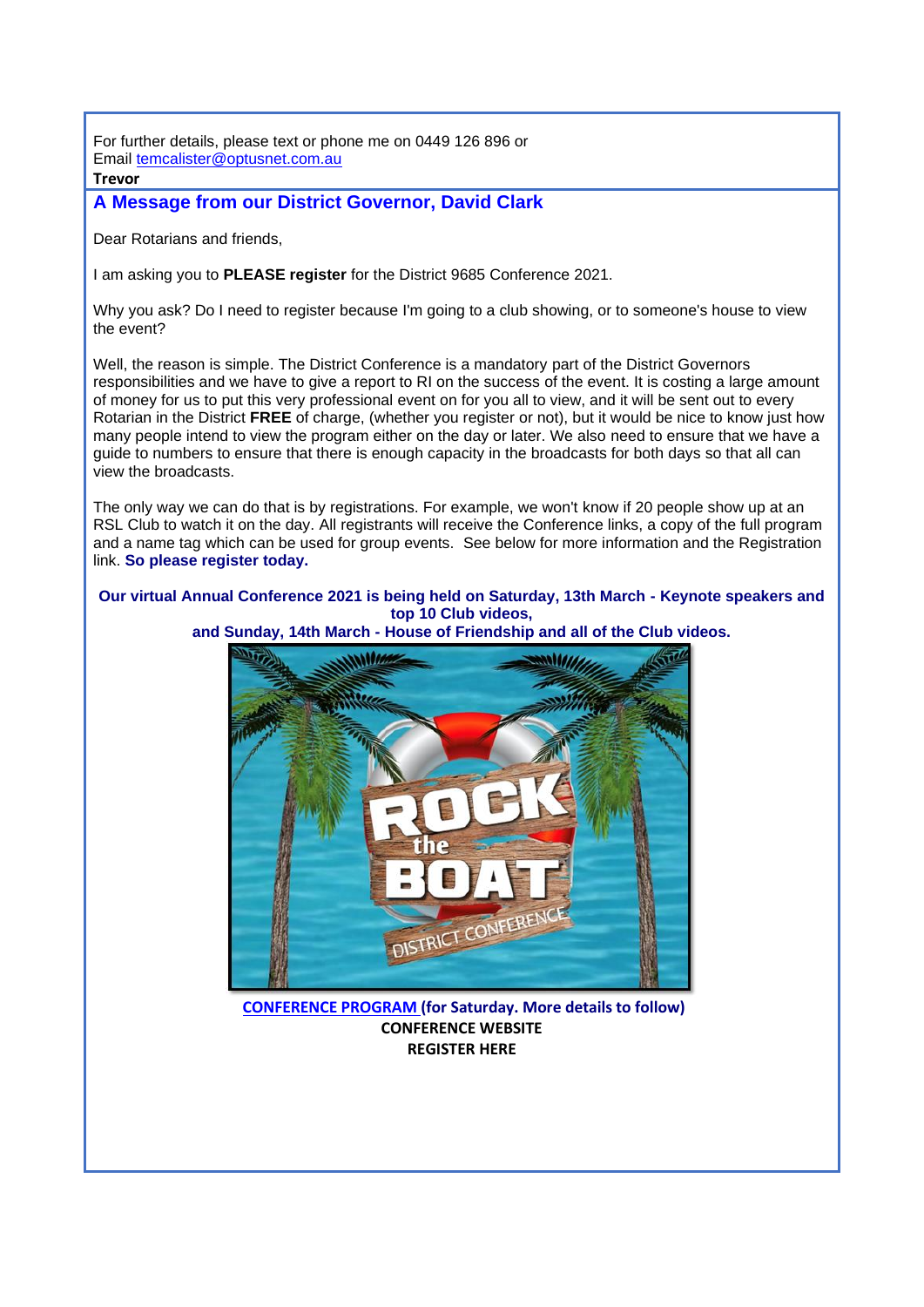**Clean-Up Australia Day**



**Epping Rotary is back in business for Clean-Up Australia Day** on Sunday March 7<sup>th</sup>. We have registered our usual site on Terrys Creek and nominated a fairly relaxed two hours of Clean-Up from 9.30 am until 11.30 when we will stop for refreshments and storytelling.

Ian Bittner and Robert Tosswill will be the organisers this year. Please put this activity on your

Calendars. Further information will be provided at our Monday night meetings.

# **\*\* STOP PRESS \*\***

# **A delicious sausage sandwich (or roll) and liquid refreshments will be provided after 11.30**



# **Happy Birthday Rotary!**



On Tuesday 23 February, Rotary celebrated its 116<sup>th</sup> Anniversary!

Rotary started with the vision of one man — Paul Harris. The Chicago attorney formed the Rotary Club of Chicago on 23 February 1905, so professionals with diverse backgrounds could exchange ideas and form meaningful, lifelong friendships.

Over time, Rotary's reach and vision gradually extended to humanitarian service. Members have a long track record of addressing challenges in their communities and around the world.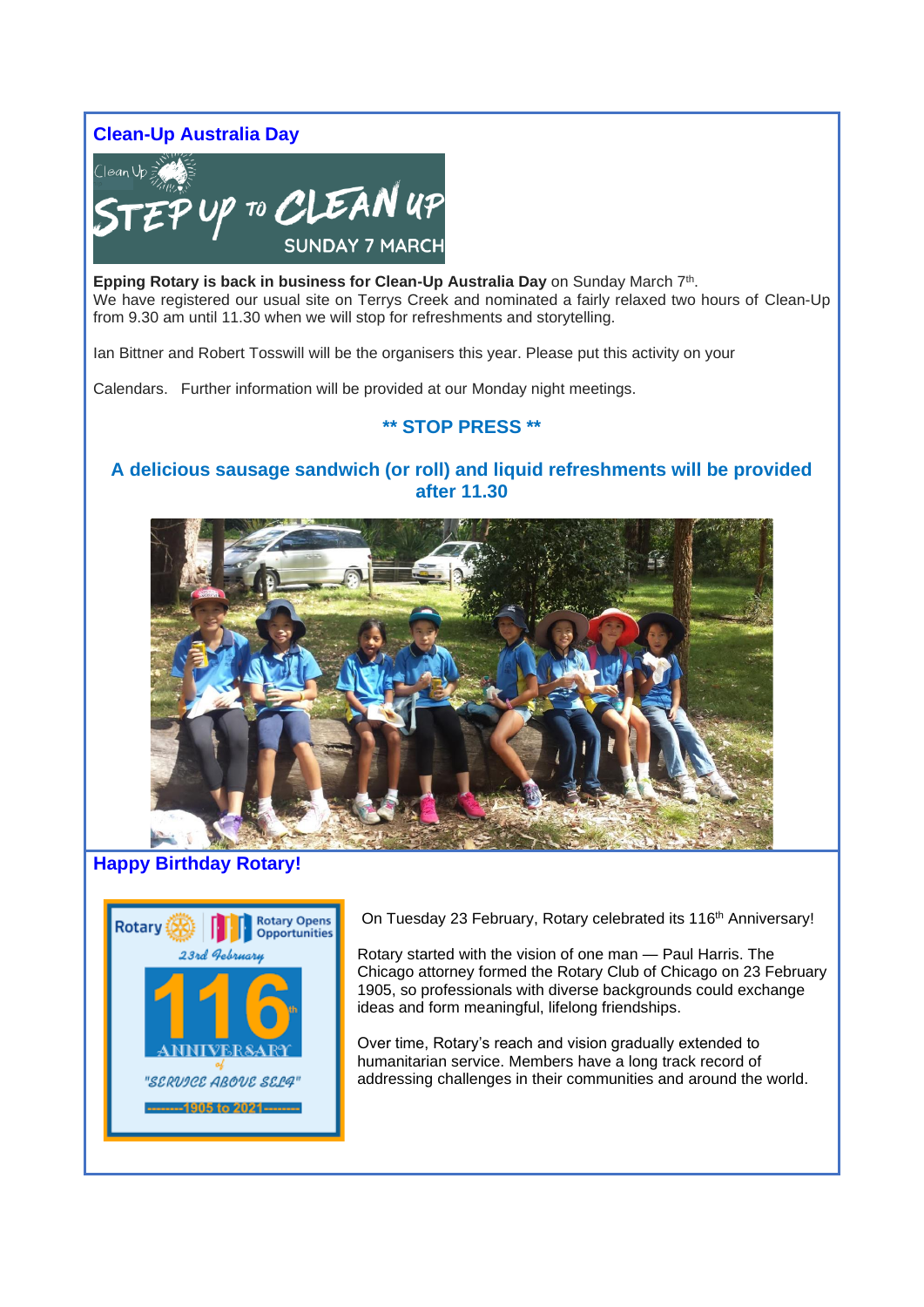